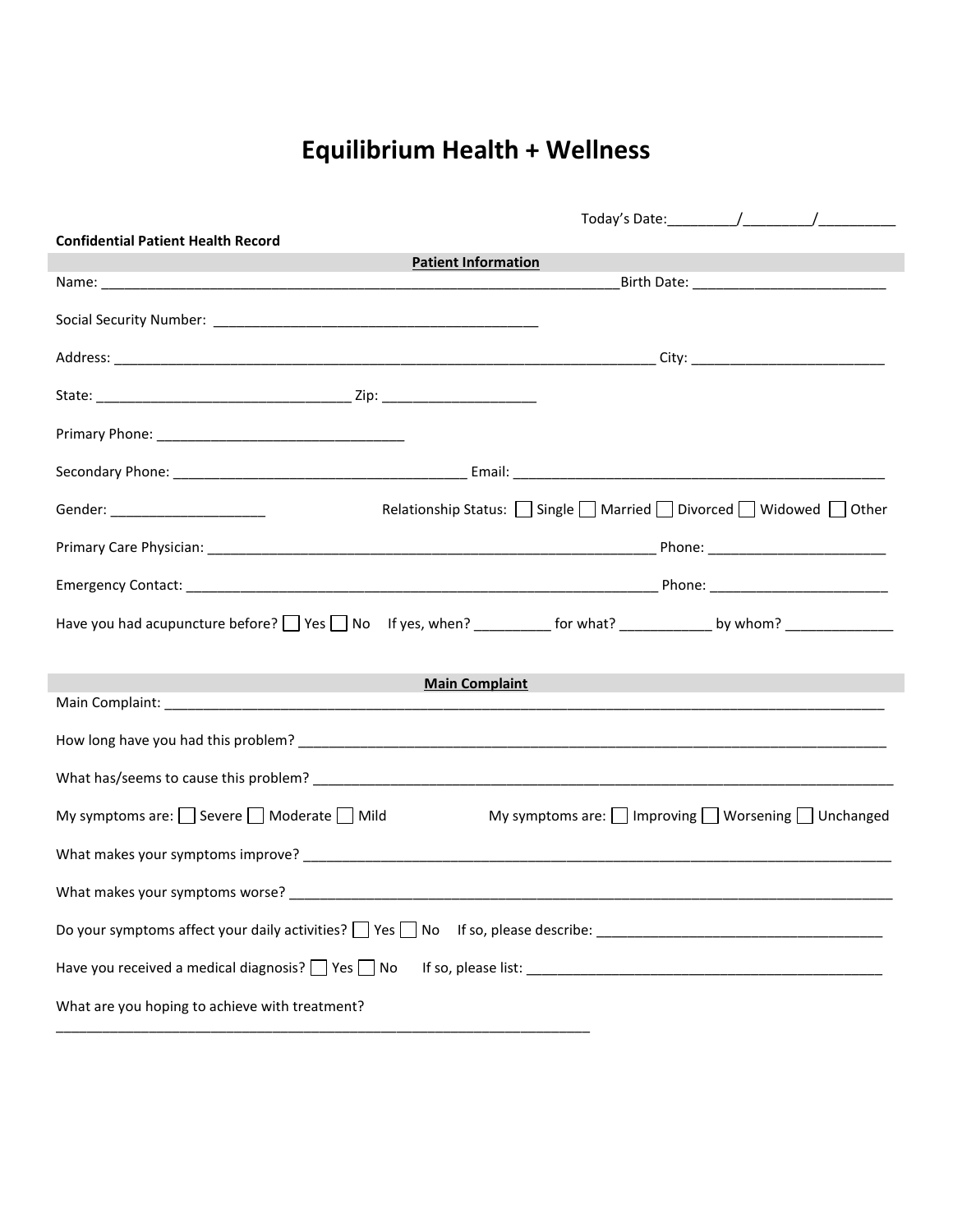| <b>Medical History</b>                                                            |                                                                            |                      |                    |                     |  |  |  |
|-----------------------------------------------------------------------------------|----------------------------------------------------------------------------|----------------------|--------------------|---------------------|--|--|--|
| Please check any of the following which have ever affected you and indicate date. |                                                                            |                      |                    |                     |  |  |  |
| Addiction                                                                         | Candida                                                                    | Gallstones           | Hypotension        | Rheumatism          |  |  |  |
| l AIDS                                                                            | Chronic fatigue                                                            | Glaucoma             | Kidney stones      | Seizures            |  |  |  |
| Alcoholism                                                                        | Colitis/bowel disease                                                      | Goiter               | Malaria            | Stroke              |  |  |  |
| Anemia                                                                            | <b>Diabetes</b>                                                            | Gout                 | <b>Meningitis</b>  | <b>STD</b>          |  |  |  |
| Arteriosclerosis                                                                  | Digestive disorders                                                        | <b>Heart Disease</b> | Mononucleosis      | Thyroid problems    |  |  |  |
| Arthritis                                                                         | Eating disorders                                                           | Hernia               | Multiple sclerosis | <b>Tonsillitis</b>  |  |  |  |
| Asthma                                                                            | <b>Emotional imbalance</b>                                                 | Hepatitis            | <b>Nephritis</b>   | <b>Tuberculosis</b> |  |  |  |
| <b>Breast lumps</b>                                                               | Emphysema                                                                  | Herpes               | Neuralgia          | <b>Ulcers</b>       |  |  |  |
| Bursitis                                                                          | Epilepsy                                                                   | High cholesterol     | Paralysis          | Urinary problems    |  |  |  |
| Cancer                                                                            | Fibromyalgia                                                               | Hypertension         | Prostate problems  | Whooping cough      |  |  |  |
| $\Box$ Other:                                                                     |                                                                            |                      |                    |                     |  |  |  |
|                                                                                   | Medications taken in last 3 months, including over-the-counter medications |                      |                    |                     |  |  |  |

## MEDICATION DOSAGE DOSAGE REASON REASON HOW LONG

|  | Please list any allergies or adverse reactions, especially related to food and/or drugs:<br>Universe list any allergies or adverse reactions, especially related to food and/or drugs:  Universe list any allergies or adverse r |  |
|--|----------------------------------------------------------------------------------------------------------------------------------------------------------------------------------------------------------------------------------|--|
|  |                                                                                                                                                                                                                                  |  |
|  |                                                                                                                                                                                                                                  |  |

Do you currently have any of the following?  $\Box$  Cold/Flu  $\Box$  Infection/Inflammation  $\Box$  Menstruation  $\Box$  Pregnancy/Lactations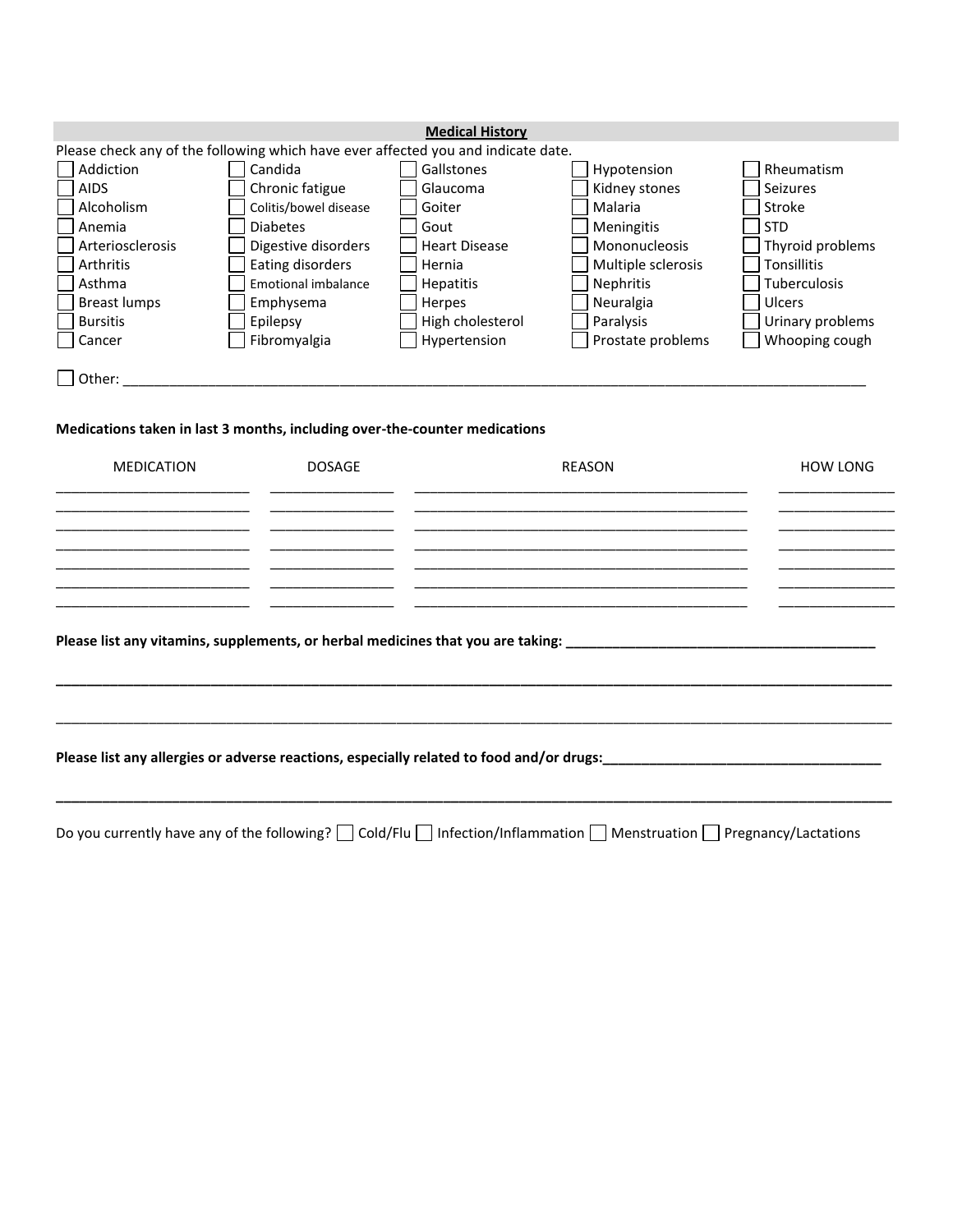|                                                                                                                             | <b>Family Medical History</b>                              |                                                                                                                                     |  |  |  |  |
|-----------------------------------------------------------------------------------------------------------------------------|------------------------------------------------------------|-------------------------------------------------------------------------------------------------------------------------------------|--|--|--|--|
| Do you have a family history of any of the following diseases or conditions? Check all that apply:                          |                                                            |                                                                                                                                     |  |  |  |  |
| Allergies<br>Asthma<br>Anemia<br>Cancer<br>Arteriosclerosis<br><b>Diabetes</b><br>Arthritis<br><b>Heart Disease</b>         | Hypertension<br>Kidney Disease<br>Mental Health<br>Obesity | Seizures<br>Stroke<br>Other and the contract of the contract of the contract of the contract of the contract of the contract of the |  |  |  |  |
| Please indicate the use and frequency of the following:                                                                     | <b>Personal/Social History</b>                             |                                                                                                                                     |  |  |  |  |
|                                                                                                                             |                                                            |                                                                                                                                     |  |  |  |  |
| Cigarettes $\Box$ Yes $\Box$ No how many per day? _______ since when? ________ Alcohol $\Box$ Yes $\Box$ No amount ________ |                                                            |                                                                                                                                     |  |  |  |  |
| Recreational drugs T Yes T No type ________________________ amount _______________ since when? _______________              |                                                            |                                                                                                                                     |  |  |  |  |
|                                                                                                                             |                                                            |                                                                                                                                     |  |  |  |  |
| Please describe average daily diet:                                                                                         |                                                            |                                                                                                                                     |  |  |  |  |
|                                                                                                                             |                                                            |                                                                                                                                     |  |  |  |  |
|                                                                                                                             |                                                            |                                                                                                                                     |  |  |  |  |
|                                                                                                                             |                                                            |                                                                                                                                     |  |  |  |  |
|                                                                                                                             |                                                            |                                                                                                                                     |  |  |  |  |
| Please check the box that describes the taste you favor/most often crave?                                                   |                                                            | □ Salty □ Sweet □ Bitter □ Spicy □ Sour                                                                                             |  |  |  |  |
| How do you feel about the following areas of your life?                                                                     |                                                            |                                                                                                                                     |  |  |  |  |
| <b>GREAT</b><br>GOOD<br><b>FAIR</b><br>Significant Other<br>Family<br>Diet<br>Sex<br>Self<br>Work<br>Spirituality           | <b>POOR</b><br><b>BAD</b>                                  | <b>COMMENTS</b>                                                                                                                     |  |  |  |  |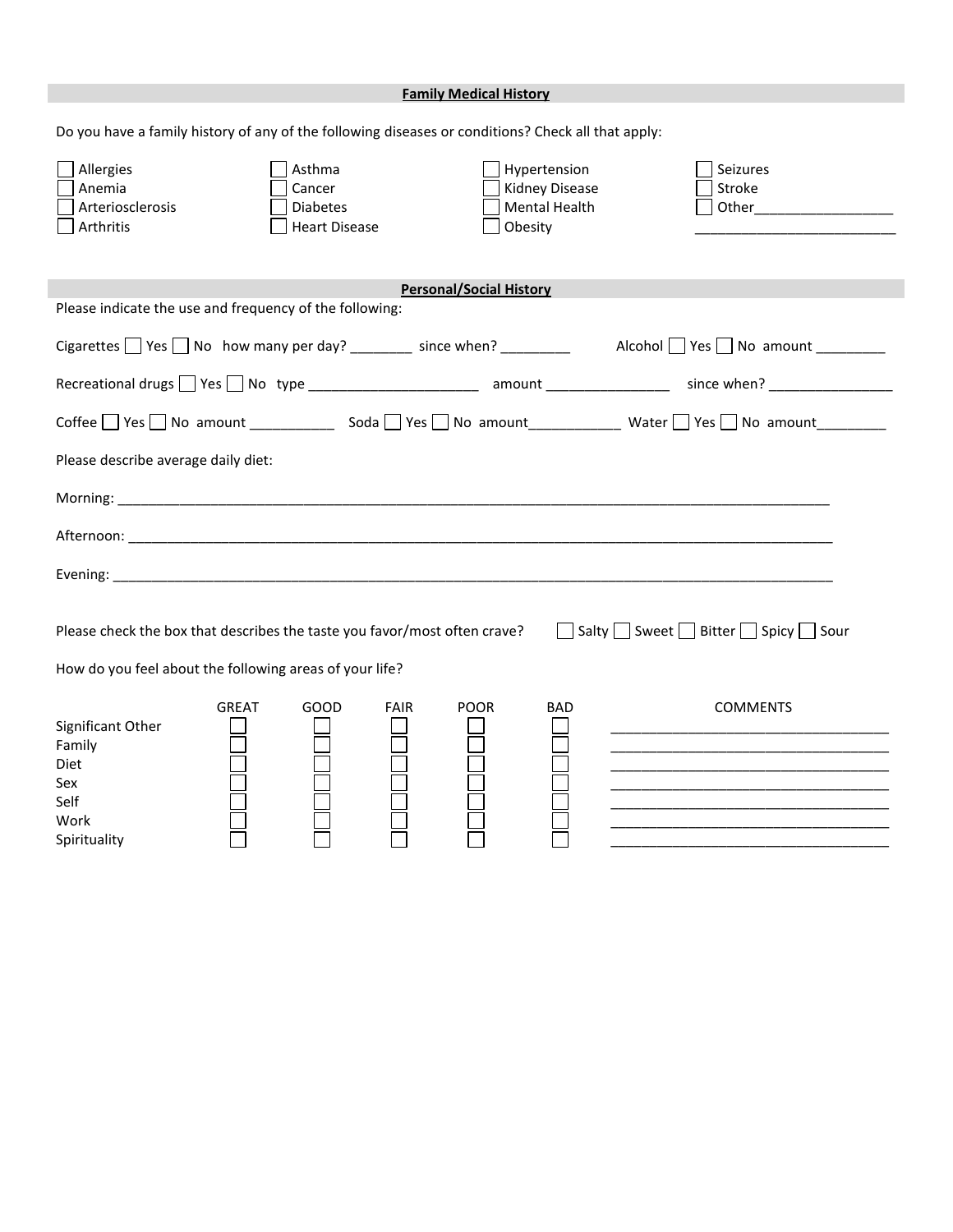|                                     |                | Please check any of the following that apply to you now or in the past three months                                                                                                                                                                             |             |                |                                                                                                                                                                                                            |             |                |                                                                                                                                                                                                |
|-------------------------------------|----------------|-----------------------------------------------------------------------------------------------------------------------------------------------------------------------------------------------------------------------------------------------------------------|-------------|----------------|------------------------------------------------------------------------------------------------------------------------------------------------------------------------------------------------------------|-------------|----------------|------------------------------------------------------------------------------------------------------------------------------------------------------------------------------------------------|
| General<br><b>PAST</b>              | <b>CURRENT</b> | <b>CONDITION</b><br>Shortness of breath<br>Poor coordination<br>Vertigo/Dizziness<br>Bleed or bruise easily<br>Hot or cold intolerance<br>Nervousness/Irritability<br>Sudden energy drop<br>Localized weakness<br>Frequent infection                            | <b>PAST</b> | <b>CURRENT</b> | <b>CONDITION</b><br>Poor appetite<br>Excess appetite<br>Strong thirst<br>Fatigue<br>Poor sleeping<br>Night sweats<br>Sweat easily<br>Swollen glands<br>Cold hands/feet                                     | <b>PAST</b> | <b>CURRENT</b> | <b>CONDITION</b><br>Allergies<br>Fever<br>Chills<br>Heavy body<br>Weight loss<br>Weight gain<br><b>Tremors</b><br>Mood changes<br>Cravings                                                     |
| Psychological<br><b>PAST</b>        | <b>CURRENT</b> | <b>CONDITION</b><br>Loss of control<br>Anxiety<br>Suicidal thoughts<br>Seeing a therapist                                                                                                                                                                       | <b>PAST</b> | <b>CURRENT</b> | <b>CONDITION</b><br>Irritability<br><b>Bad temper</b><br>Suicidal attempts<br>Other:                                                                                                                       | <b>PAST</b> | <b>CURRENT</b> | <b>CONDITION</b><br>Depression<br>Panic attacks<br>Easily stressed                                                                                                                             |
| <b>Skin and Hair</b><br><b>PAST</b> | <b>CURRENT</b> | <b>CONDITION</b><br>Rashes<br>Eczema<br>Hives<br>Tumors/Lumps<br>Slow wound healing                                                                                                                                                                             | <b>PAST</b> | <b>CURRENT</b> | <b>CONDITION</b><br>Dry skin<br>Pimples<br>Recent moles<br>Ulceration<br>Other:                                                                                                                            | <b>PAST</b> | <b>CURRENT</b> | <b>CONDITION</b><br>Itching<br>Tumors/Lumps<br>Loss of hair<br>Psoriasis                                                                                                                       |
| <b>PAST</b><br>Cardiovascular       | <b>CURRENT</b> | Head, Eyes, Ears, Nose, and Throat<br><b>CONDITION</b><br><b>Dizziness</b><br>Headache<br>Migraine<br>Concussion<br>Facial pain<br>Sore throat<br>Sores on lips or tongue<br>Grinding teeth<br>Jaw clicks<br>Gum problems<br>Teeth problems<br>Excessive saliva | <b>PAST</b> | <b>CURRENT</b> | <b>CONDITION</b><br>Color blindness<br>Vision changes<br>Cataracts<br>Glaucoma<br>Spots in the eyes<br>Night blindness<br><b>Blurry vision</b><br>Eye pain<br>Dry eyes<br>Red eyes<br>Itchy eyes<br>Other: | <b>PAST</b> | <b>CURRENT</b> | <b>CONDITION</b><br>Ringing in ears<br>Poor hearing<br>Ear pain<br>Sinus problems<br>Runny nose<br>Sneezing<br>Congestion<br>Loss of smell<br>Nosebleeds<br>Peculiar smells<br>Peculiar tastes |
| <b>PAST</b>                         | <b>CURRENT</b> | <b>CONDITION</b><br>High blood pressure<br>Low blood pressure<br>Irregular heartbeat<br>High cholesterol<br>Poor circulation<br>Varicose veins                                                                                                                  | <b>PAST</b> | <b>CURRENT</b> | <b>CONDITION</b><br>Swelling of hands<br>Swelling of ankles<br>Cold hands/feet<br>Heart murmur<br>Heart valve issues<br>Other:                                                                             | <b>PAST</b> | <b>CURRENT</b> | <b>CONDITION</b><br>Fainting<br><b>Blood clots</b><br>Palpitations<br>Heart murmur<br>Chest pain                                                                                               |
| Respiratory<br><b>PAST</b>          | <b>CURRENT</b> | <b>CONDITION</b><br>Shortness of breath<br>Pain with deep breath<br>Tightness of chest<br>Difficulty breathing<br>Excessive phlegm                                                                                                                              | PAST        | <b>CURRENT</b> | <b>CONDITION</b><br>Cough<br><b>Bronchitis</b><br>Emphysema<br>Frequent colds/flu<br>Other:                                                                                                                | <b>PAST</b> | <b>CURRENT</b> | <b>CONDITION</b><br>Sleep apnea<br>Asthma<br>Wheezing<br>Pneumonia                                                                                                                             |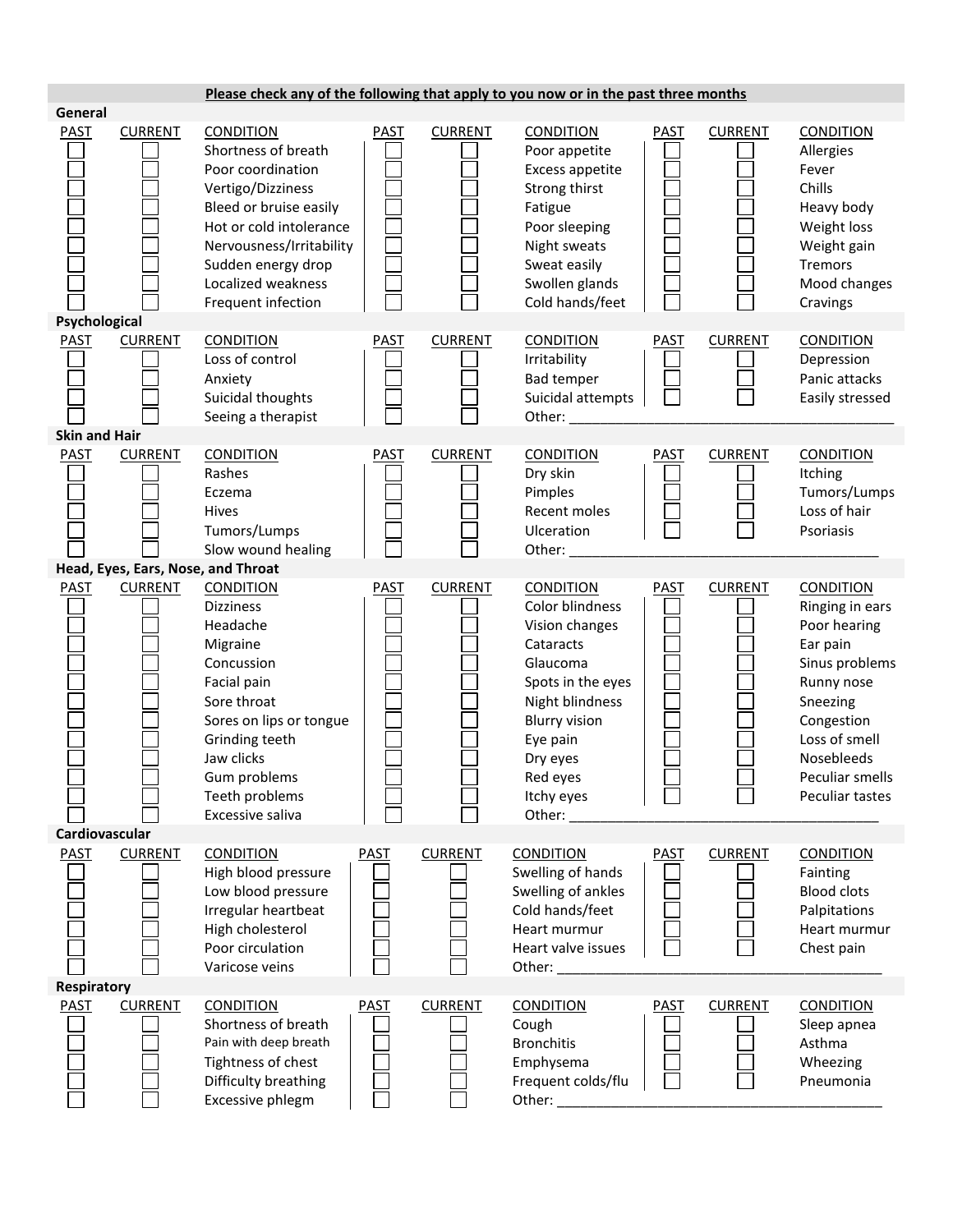|                       | Gastrointestinal             |                                                                                                                                                                                                 |             |                |                                                                                                                                                       |                       |                |                                                                                                                      |
|-----------------------|------------------------------|-------------------------------------------------------------------------------------------------------------------------------------------------------------------------------------------------|-------------|----------------|-------------------------------------------------------------------------------------------------------------------------------------------------------|-----------------------|----------------|----------------------------------------------------------------------------------------------------------------------|
| PAST                  | <b>CURRENT</b>               | <b>CONDITION</b><br>Burning of anus<br>Chronic laxative use<br>Pain with defecation<br>Incomplete defecation<br>Light colored stools<br>Foul smelling stools<br>Abdominal pain<br>Hiatal hernia | <b>PAST</b> | <b>CURRENT</b> | <b>CONDITION</b><br>Constipation<br>Diarrhea<br>Blood in stool<br>Food in stools<br><b>Black stools</b><br>Rectal pain<br>Bad breath<br>Other: $\_\_$ | PAST                  | <b>CURRENT</b> | <b>CONDITION</b><br>Hemorrhoids<br>Gas/bloating<br>Indigestion<br>Belching<br>Nausea/vomit<br>Hiccups<br>Acid reflux |
| <b>Genito-Urinary</b> |                              |                                                                                                                                                                                                 |             |                |                                                                                                                                                       |                       |                |                                                                                                                      |
| <b>PAST</b>           | <b>CURRENT</b>               | <b>CONDITION</b><br>Pain on urination<br>Urgency to urinate<br>Unable to hold urine<br>Decreased in urine flow<br>Incomplete urination<br>Nighttime urination                                   | PAST        | <b>CURRENT</b> | <b>CONDITION</b><br>Kidney stones<br>Increased libido<br>Decreased libido<br><b>Frequent UTIs</b><br>Sores on genitals                                | <b>PAST</b>           | <b>CURRENT</b> | <b>CONDITION</b><br>Herpes<br>Bedwetting<br><b>STDs</b><br>Genital itching<br>Blood in urine                         |
|                       | Male Reproductive (Men Only) |                                                                                                                                                                                                 |             |                |                                                                                                                                                       |                       |                |                                                                                                                      |
| <b>PAST</b>           | <b>CURRENT</b>               | <b>CONDITION</b><br>Prostate problems<br>Sexual dysfunction<br>Have you had a prostate exam? Thes Tho If yes, when? ____________________________ results? ___                                   | <b>PAST</b> | <b>CURRENT</b> | <b>CONDITION</b><br>Penile discharge<br>Testicular lumps                                                                                              | <b>PAST</b><br>$\Box$ | <b>CURRENT</b> | <b>CONDITION</b><br>Impotence<br>Testicular pain                                                                     |
|                       |                              | Gynecological (Women only. If you have already had menopause, please describe your past menstruation)                                                                                           |             |                |                                                                                                                                                       |                       |                |                                                                                                                      |
|                       |                              |                                                                                                                                                                                                 |             |                |                                                                                                                                                       |                       |                |                                                                                                                      |
|                       |                              | Is there a possibility that you are pregnant? $\Box$ Yes $\Box$ No                                                                                                                              |             |                |                                                                                                                                                       |                       |                |                                                                                                                      |
| PAST                  | <b>CURRENT</b>               | <b>CONDITION</b><br>Painful periods<br>Vaginal discharge<br>Infertility<br>Yeast infection                                                                                                      | <b>PAST</b> | <b>CURRENT</b> | <b>CONDITION</b><br>Irregular periods<br>Uterine bleeding<br><b>Breast lumps</b><br>Vaginitis                                                         | <b>PAST</b>           | <b>CURRENT</b> | <b>CONDITION</b><br>Mastitis<br>Fibroids<br>Endometriosis<br><b>PID</b>                                              |
|                       |                              | Age of first period: ______________ Number of days between periods: ____________________ Number of days of flow: _______________                                                                |             |                |                                                                                                                                                       |                       |                |                                                                                                                      |
|                       |                              | Menstruation: Start date of last cycle:                                                                                                                                                         |             |                |                                                                                                                                                       |                       |                |                                                                                                                      |
| Pregnancy:            |                              | # pregnancies: _______ # births: ______ # miscarriages ______ # abortions ______ # premature births ________                                                                                    |             |                |                                                                                                                                                       |                       |                |                                                                                                                      |
| Menopause:            | Musculoskeletal/Neurological | Age of menopause: Menopausal symptoms: Menopausal symptoms:                                                                                                                                     |             |                |                                                                                                                                                       |                       |                |                                                                                                                      |